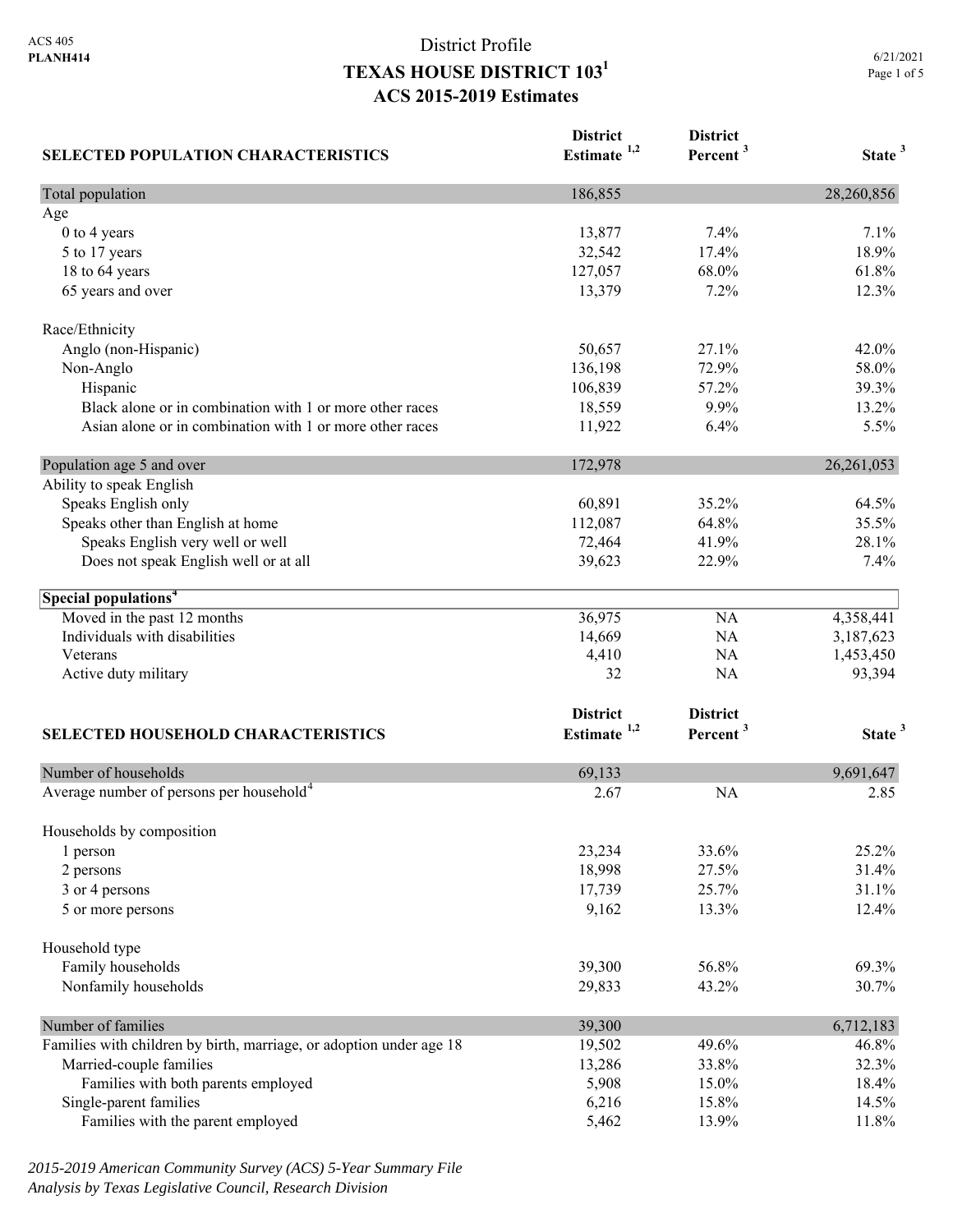|             | 6/21/2021 |
|-------------|-----------|
| Page 2 of 5 |           |

| <b>SELECTED EDUCATION CHARACTERISTICS</b>                                | <b>District</b><br>Estimate <sup>1,2</sup> | <b>District</b><br>Percent <sup>3</sup> | State <sup>3</sup> |
|--------------------------------------------------------------------------|--------------------------------------------|-----------------------------------------|--------------------|
|                                                                          |                                            |                                         |                    |
| Population age 3 and over enrolled in school                             | 44,725                                     |                                         | 7,681,758          |
| School status                                                            |                                            |                                         |                    |
| In preschool (public and private)                                        | 2,867                                      | 6.4%                                    | $6.0\%$            |
| In kindergarten, elementary, middle, or high school (public and private) | 33,153                                     | 74.1%                                   | 69.8%              |
| In preschool through 12th grade (public only)                            | 33,908                                     | 75.8%                                   | 68.8%              |
| In college, graduate, or professional school                             | 8,705                                      | 19.5%                                   | 24.3%              |
| Population age 25 and over                                               | 121,434                                    |                                         | 18, 131, 554       |
| Educational attainment                                                   |                                            |                                         |                    |
| Bachelor's degree or higher                                              | 35,488                                     | 29.2%                                   | 29.9%              |
| Less than high school graduate                                           | 41,334                                     | 34.0%                                   | 16.3%              |
| <b>SELECTED LABOR CHARACTERISTICS</b>                                    | <b>District</b><br>Estimate $1,2$          | <b>District</b><br>Percent <sup>3</sup> | State <sup>3</sup> |
| Civilian employed population age 16 and over                             | 102,409                                    |                                         | 13,253,631         |
| Civilian employment sector                                               |                                            |                                         |                    |
| Private sector                                                           | 88,961                                     | 86.9%                                   | 80.1%              |
| Government sector                                                        | 6,658                                      | 6.5%                                    | 13.0%              |
| Self-employed                                                            | 6,638                                      | 6.5%                                    | 6.7%               |
| Industry for civilian employed population                                |                                            |                                         |                    |
| Agriculture, forestry, fishing, hunting, and mining                      | 741                                        | 0.7%                                    | $3.0\%$            |

| Construction                                                          | 16,719  | 16.3%   | $8.6\%$    |
|-----------------------------------------------------------------------|---------|---------|------------|
| Manufacturing                                                         | 8,942   | $8.7\%$ | $8.5\%$    |
| Wholesale trade                                                       | 3,541   | 3.5%    | 2.9%       |
| Retail trade                                                          | 9,135   | 8.9%    | $11.4\%$   |
| Transportation and warehousing and utilities                          | 5,530   | $5.4\%$ | $5.9\%$    |
| Information                                                           | 1,971   | $1.9\%$ | $1.7\%$    |
| Finance and insurance, and real estate and rental and leasing         | 7,544   | $7.4\%$ | $6.7\%$    |
| Professional, scientific, management, administrative, and waste mgmt. | 15,326  | 15.0%   | 11.5%      |
| Educational services and health care and social assistance            | 14,021  | 13.7%   | 21.6%      |
| Arts, entertainment, recreation, accommodation, and food services     | 11,873  | 11.6%   | $9.2\%$    |
| Other services, except public administration                          | 5,652   | $5.5\%$ | $5.2\%$    |
| Public administration                                                 | 1,414   | $1.4\%$ | $4.0\%$    |
| Population age 16 to 64                                               | 131,601 |         | 18,273,711 |
| Worked at all in the past 12 months                                   | 105,473 | 80.1%   | 75.4%      |
| Worked 50-52 weeks                                                    | 86,355  | 65.6%   | 59.0%      |
| Usually worked 35 or more hours per week                              | 77,993  | 59.3%   | 52.2%      |
| Usually worked less than 35 hours per week                            | 8,362   | $6.4\%$ | $6.8\%$    |
|                                                                       |         |         |            |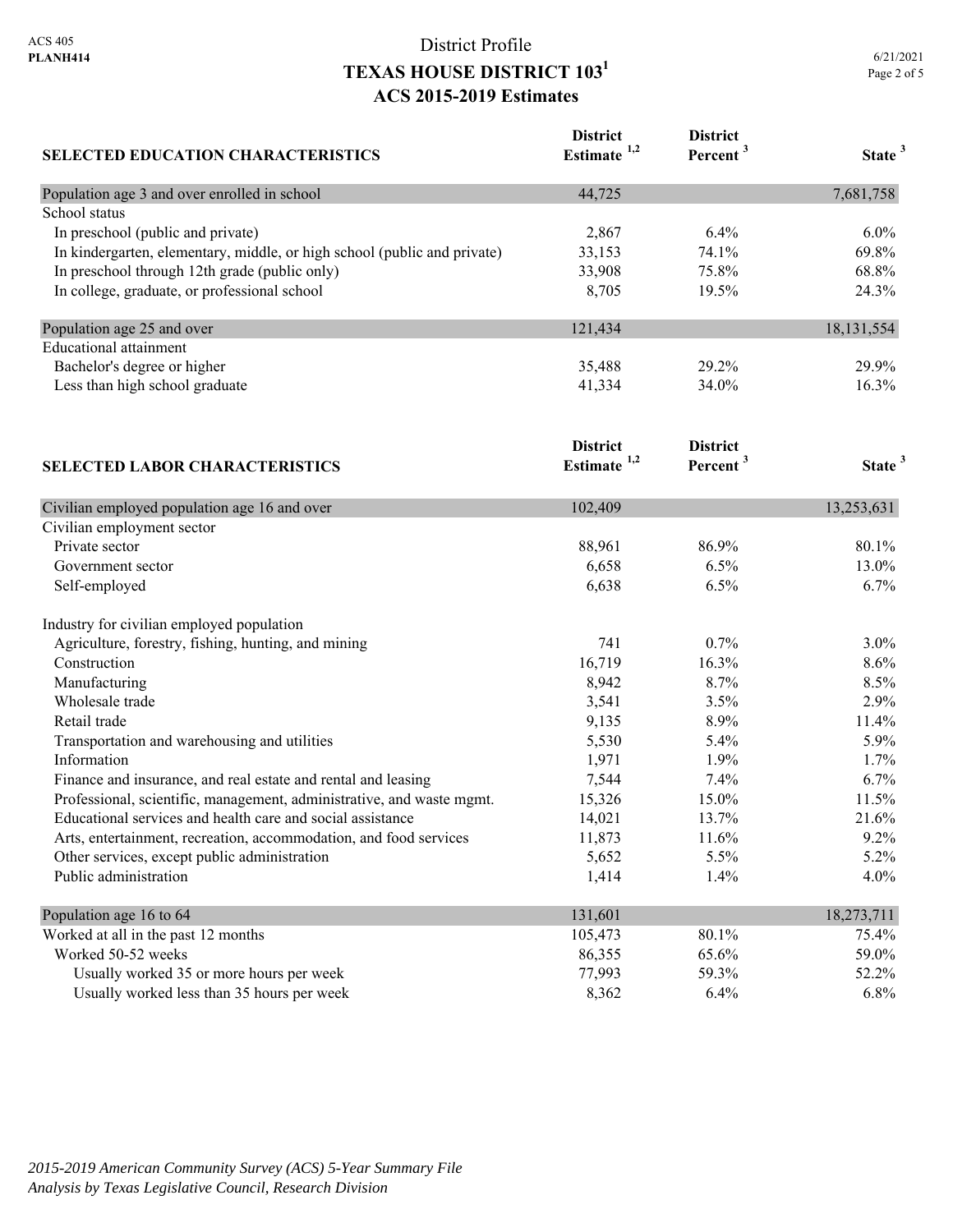|                                                                 | <b>District</b>         | <b>District</b>      |                    |
|-----------------------------------------------------------------|-------------------------|----------------------|--------------------|
| <b>SELECTED LABOR CHARACTERISTICS (continued)</b>               | Estimate <sup>1,2</sup> | Percent <sup>3</sup> | State <sup>3</sup> |
| Workers age 16 and over                                         | 100,480                 |                      | 13,115,511         |
| Means of transportation to work                                 |                         |                      |                    |
| Public transportation                                           | 3,030                   | 3.0%                 | 1.4%               |
| Private vehicle                                                 | 89,851                  | 89.4%                | 90.5%              |
| Walk / bicycle / motorcycle                                     | 2,414                   | 2.4%                 | 1.9%               |
| Taxi / other means                                              | 1,567                   | 1.6%                 | 1.2%               |
| Worked at home                                                  | 3,618                   | 3.6%                 | 5.0%               |
| Travel time to work <sup>5</sup>                                |                         |                      |                    |
| Less than 15 minutes                                            | 25,050                  | 24.9%                | 23.6%              |
| 15 minutes to 29 minutes                                        | 36,476                  | 36.3%                | 34.2%              |
| 30 minutes to 44 minutes                                        | 23,169                  | 23.1%                | 20.8%              |
| 45 minutes to 59 minutes                                        | 5,367                   | 5.3%                 | 8.3%               |
| 60 minutes or more                                              | 6,800                   | 6.8%                 | 8.1%               |
|                                                                 | <b>District</b>         | <b>District</b>      |                    |
| <b>SELECTED INCOME CHARACTERISTICS</b>                          | Estimate $1,2$          | Percent <sup>3</sup> | State <sup>3</sup> |
| Persons in poverty <sup>6</sup>                                 | 32,122                  | 17.3%                | 14.7%              |
| Per capita income <sup>4</sup>                                  | \$28,995                | <b>NA</b>            | \$31,277           |
| Number of households                                            | 69,133                  |                      | 9,691,647          |
| Annual household income                                         |                         |                      |                    |
| Less than \$10,000                                              | 3,508                   | 5.1%                 | 6.1%               |
| \$10,000 to \$24,999                                            | 9,431                   | 13.6%                | 12.9%              |
| \$25,000 to \$49,999                                            | 17,971                  | 26.0%                | 21.8%              |
| \$50,000 to \$99,999                                            | 23,304                  | 33.7%                | 30.1%              |
| \$100,000 to \$199,999                                          | 11,472                  | 16.6%                | 21.7%              |
| \$200,000 and over                                              | 3,447                   | 5.0%                 | 7.4%               |
| Households with social security income                          | 10,018                  | 14.5%                | 25.6%              |
| Households with supplemental security income (SSI)              | 1,871                   | 2.7%                 | 4.7%               |
| Households with public assistance income                        | 1,145                   | 1.7%                 | 1.4%               |
| Households that received food stamps/SNAP in the past 12 months | 7,125                   | 10.3%                | 11.8%              |
| Number of families living in poverty                            | 5,459                   |                      | 759,269            |
| With related children under age 18                              | 4,670                   | 85.5%                | 77.1%              |
| Married couple families                                         | 2,192                   | 40.2%                | 26.2%              |
| Single-parent families                                          | 2,478                   | 45.4%                | 50.9%              |
| Female head of household                                        | 2,185                   | 40.0%                | 44.4%              |
| Male head of household                                          | 293                     | 5.4%                 | 6.4%               |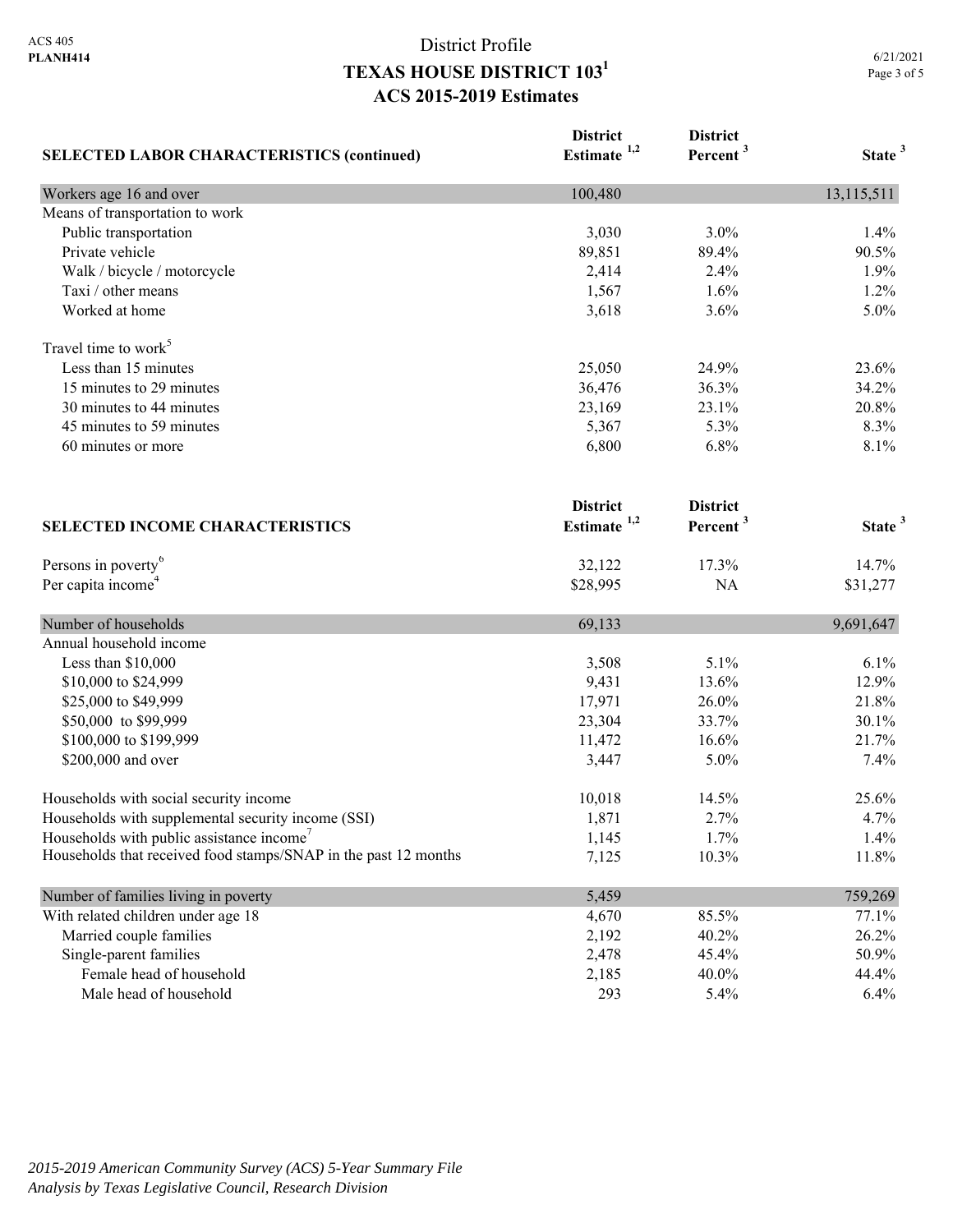**District** 

**District** 

| <b>SELECTED HOUSING CHARACTERISTICS</b>                                             | Estimate $1,2$ | Percent <sup>3</sup> | State <sup>3</sup> |
|-------------------------------------------------------------------------------------|----------------|----------------------|--------------------|
| Number of housing units                                                             | 77,075         |                      | 10,937,026         |
| Age of housing                                                                      |                |                      |                    |
| Built in 2010 or later                                                              | 11,434         | 14.8%                | 10.4%              |
| Built between 2000 and 2009                                                         | 9,711          | 12.6%                | 19.3%              |
| Built between 1990 and 1999                                                         | 4,818          | 6.3%                 | 15.2%              |
| Built between 1970 and 1989                                                         | 16,627         | 21.6%                | 31.4%              |
| Built before 1970                                                                   | 34,485         | 44.7%                | 23.7%              |
| Occupancy status                                                                    |                |                      |                    |
| Owner-occupied                                                                      | 22,059         | 28.6%                | 54.9%              |
| Renter-occupied                                                                     | 47,074         | 61.1%                | 33.7%              |
| Vacant                                                                              | 7,942          | 10.3%                | 11.4%              |
| Median gross rent (contract rent plus estimated utility and fuel cost) <sup>4</sup> | \$1,102        | NA                   | \$1,045            |
| Median value of owner-occupied housing units <sup>4</sup>                           | \$180,300      | NA                   | \$172,500          |
| Number of owner-occupied housing units                                              | 22,059         |                      | 6,004,802          |
| Value of owner-occupied housing                                                     |                |                      |                    |
| Less than \$50,000                                                                  | 1,251          | 5.7%                 | 8.9%               |
| \$50,000 to \$99,999                                                                | 3,371          | 15.3%                | 16.5%              |
| \$100,000 to \$199,999                                                              | 7,618          | 34.5%                | 32.2%              |
| \$200,000 to \$499,999                                                              | 7,220          | 32.7%                | 34.8%              |
| \$500,000 and above                                                                 | 2,599          | 11.8%                | 7.6%               |
| Selected monthly owner costs as a percentage of household income <sup>8</sup>       |                |                      |                    |
| 35 percent or more                                                                  | 3,959          | 17.9%                | 15.3%              |
| 20 to 34.9 percent                                                                  | 5,596          | 25.4%                | 24.9%              |
| Less than 20 percent                                                                | 12,307         | 55.8%                | 59.0%              |
| Vehicles available in owner-occupied housing units                                  |                |                      |                    |
| No vehicle                                                                          | 653            | 3.0%                 | 2.1%               |
| One or more vehicles                                                                | 21,406         | 97.0%                | 97.9%              |
| Number of renter-occupied housing units                                             | 47,074         |                      | 3,686,845          |
| Gross rent <sup>9</sup>                                                             |                |                      |                    |
| Less than \$500                                                                     | 1,296          | 2.8%                 | 6.2%               |
| \$500 to \$749                                                                      | 4,835          | 10.3%                | 13.4%              |
| \$750 to \$999                                                                      | 12,843         | 27.3%                | 24.2%              |
| \$1,000 to \$1,249                                                                  | 10,045         | 21.3%                | 20.7%              |
| \$1,250 and above                                                                   | 17,101         | 36.3%                | 30.5%              |
| Gross rent as a percentage of household income <sup>8</sup>                         |                |                      |                    |
| 35 percent or more                                                                  | 15,127         | 32.1%                | 35.9%              |
| 20 to 34.9 percent                                                                  | 17,325         | 36.8%                | 32.1%              |
| Less than 20 percent                                                                | 12,996         | 27.6%                | 24.9%              |
| Vehicles available in renter-occupied housing units                                 |                |                      |                    |
| No vehicle                                                                          | 4,811          | 10.2%                | 10.5%              |
| One or more vehicles                                                                | 42,263         | 89.8%                | 89.5%              |